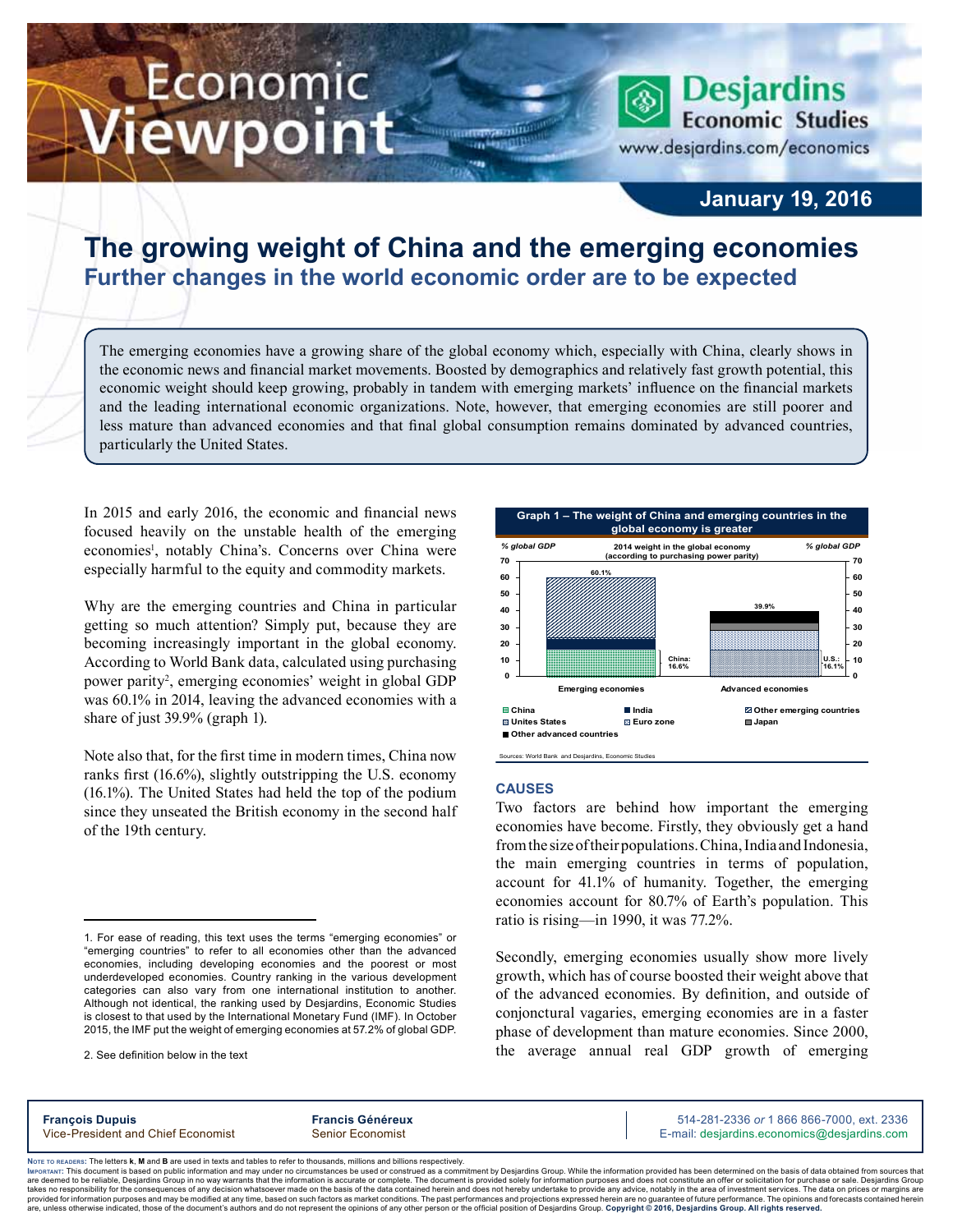

*Economic Viewpoint* January 19, 2016 www.desjardins.com/economics

countries has been 3.5 times faster than that of advanced economies (graph 2).



#### **Purchasing power parity**

A more technical reason for emerging countries' greater weight is the use of a "theoretical" exchange rate rather than market exchange rates in comparing the various national GDP values. Purchasing power parity suggests an exchange rate that makes it possible to balance the cost of living among economies. It helps to factor in differences in prices, including those for goods and services that are not traded internationally. It also limits the perverse influence of currency fluctuation on GDP values once they are translated into a single currency, in this case U.S. dollars. This is why international organizations such as the Organisation for Economic Co-operation and Development (OECD), the International Monetary Fund (IMF) and World Bank use this comparison metric, and forecasts of global and regional economic growth, and forecasts by economic category use purchasing power parity as a basis.

In some cases, the exchange rate dictated by purchasing power parity may be quite different from market exchange rates. This often occurs with emerging countries, where the cost of living, especially for services, is frequently much lower than it is in advanced economies. To achieve a balance, purchasing power parity will dictate an exchange rate that is much higher than the market rate, thereby inflating the value of the national GDP. Based on the purchasing power parity the World Bank used in 2014, the GDP of emerging economies accounted for 60.1% of global GDP. Using market rates, that proportion falls to 42.2%. Using market rates puts the advanced economies back on top with 57.8% of global GDP. In this case, the United States has a 22.5% share of the world economy, while China's weight shrinks to 13.3% (graph 3). China's case is especially striking: the rate dictated by purchasing power parity is much higher than the yuan's market value (its fluctuations are heavily

**2**



controlled by authorities) (graph 4). With a market rate of US\$1  $= 6.14$  yuan, China's GDP in 2014 goes from 63,613B yuan to US\$10,360B. With a rate dictated by purchasing power parity, where  $USS1 = 3.53$  yuan, GDP goes to US\$18,030B, which compares advantageously with a U.S. GDP of US\$17,419B. Aside from China, using purchasing power parity increases the U.S. dollar value of most emerging country GDPs.



#### **Not nearly as rich**

As seen, some of the weight of emerging countries comes from the number of people who live there. If we adjust for population size, we of course take away much of the strength of the emerging economies, and it becomes clear how much less wealth they have than the advanced economies. In 2014, annual GDP per capita was US\$54,629 in the United States, US\$44,057 in Canada, and US\$38,701 in the euro zone. Together, the advanced economies average US\$40,523. The average is just US\$8,898 for the emerging economies, just over 20% of GDP per capita in the advanced countries. In 2014, thismetric was US\$13,206 inChina and US\$5,701 in India (graph 5 on page 3). The Chinese economy, which has been shaking up the financial landscape for some time now,